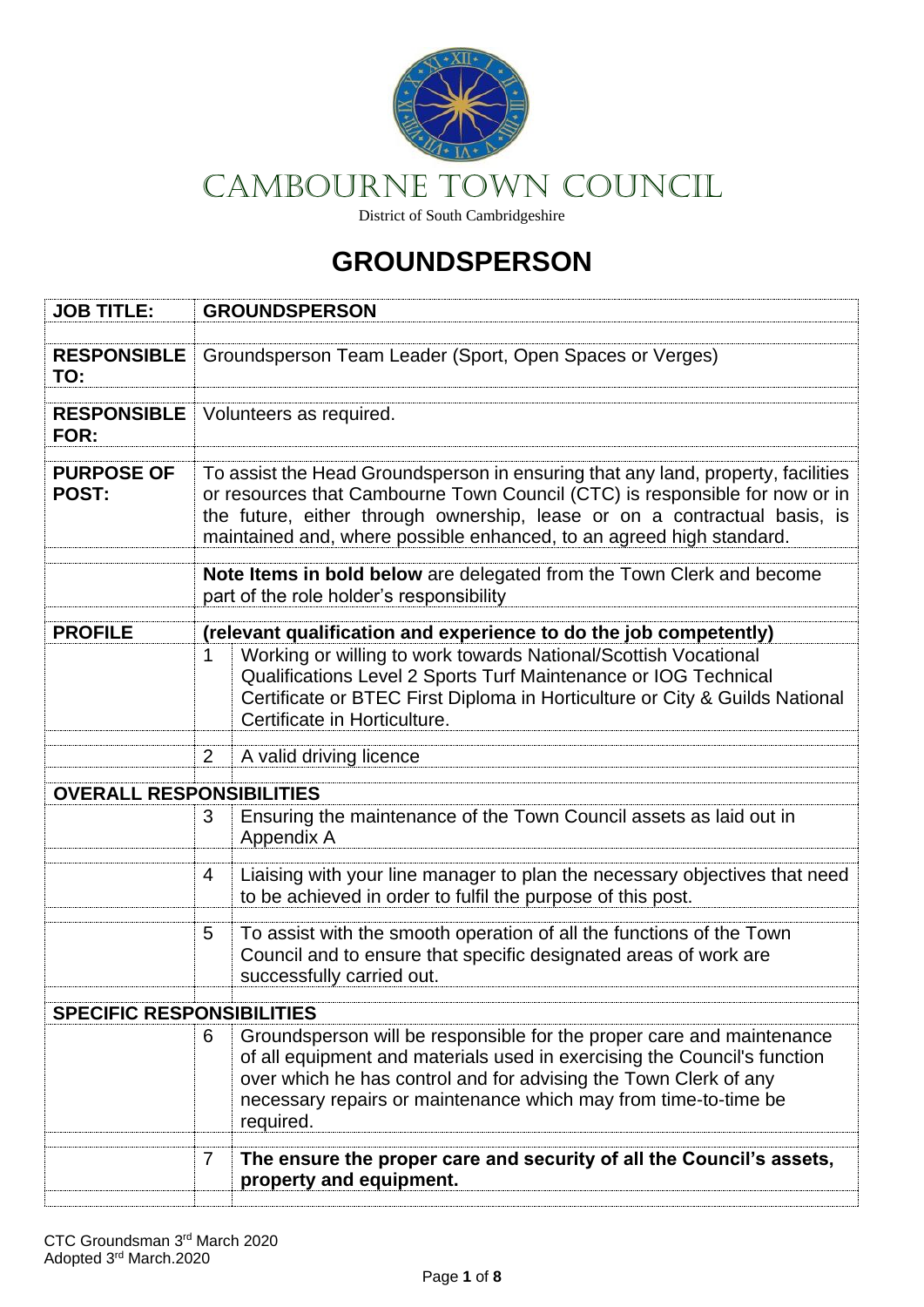|                        | 8               | Assisting with checking facilities, plant, buildings and equipment (to an<br>agreed schedule); ensuring safe use/working practices and Health and<br>Safety legislation compliance.                                                                                                                                                                                                                                                                                                                                                                                                                                                                                                      |
|------------------------|-----------------|------------------------------------------------------------------------------------------------------------------------------------------------------------------------------------------------------------------------------------------------------------------------------------------------------------------------------------------------------------------------------------------------------------------------------------------------------------------------------------------------------------------------------------------------------------------------------------------------------------------------------------------------------------------------------------------|
|                        | 9               | To ensure that the Council's obligations for Risk Assessment are<br>properly met.                                                                                                                                                                                                                                                                                                                                                                                                                                                                                                                                                                                                        |
|                        | 10              | To ensure the proper maintenance of all the Council's parks, sports<br>fields, play areas and amenity areas including all associated<br>equipment.                                                                                                                                                                                                                                                                                                                                                                                                                                                                                                                                       |
|                        | 11              | To protect the Council's interests in all matters.                                                                                                                                                                                                                                                                                                                                                                                                                                                                                                                                                                                                                                       |
|                        | 12              | Being fully knowledgeable of the Health and Safety regulations in the<br>area of their responsibility. Possess a thorough understanding of<br>legislation relating to chemicals and dangerous substances. Promote safe<br>working practices at all times.                                                                                                                                                                                                                                                                                                                                                                                                                                |
|                        | 13 <sup>°</sup> | Compliance with all matters relating to Health and Safety at Work<br>legislation, COSHH regulations and other relevant legislation                                                                                                                                                                                                                                                                                                                                                                                                                                                                                                                                                       |
|                        | 14              | Assisting with, and conducting appropriate risk assessments, develop<br>contingency plans and be able to respond to emergencies. Actively<br>promote safe practices of self and others. Respond to emergencies by<br>using emergency equipment and calling for assistance.                                                                                                                                                                                                                                                                                                                                                                                                               |
| <b>OTHER DUTIES:</b>   |                 |                                                                                                                                                                                                                                                                                                                                                                                                                                                                                                                                                                                                                                                                                          |
|                        | $15\,$          | Assisting as required at Town Council and other community functions,<br>including - setting up and maintaining road closures and other duties that<br>may be reasonably required. Outside normal working hours                                                                                                                                                                                                                                                                                                                                                                                                                                                                           |
|                        | 16              | Assisting in ensuring an effective programme of snow clearance and<br>winter gritting is implemented. Outside normal working hours                                                                                                                                                                                                                                                                                                                                                                                                                                                                                                                                                       |
|                        |                 | 17   Undertaking any other appropriate duties as determined from time to time<br>by the Town Clerk to achieve the aims and requirements of the Town<br>Council.                                                                                                                                                                                                                                                                                                                                                                                                                                                                                                                          |
|                        | 18              | To attend such training sessions as the Town Council may from time-to-<br>time arrange in connection with these duties and with Health and Safety<br>at work, fire precautions and action etc, Control of substances Hazardous<br>to Health etc.                                                                                                                                                                                                                                                                                                                                                                                                                                         |
| <b>EQUIPMENT</b>       |                 |                                                                                                                                                                                                                                                                                                                                                                                                                                                                                                                                                                                                                                                                                          |
|                        | 19              | The Town Council will be responsible for the provision of all necessary<br>protective clothing to comply with the Health and Safety at Work<br>legislation in force from time-to-time and it will be the responsibility of the<br>Groundsperson to use and maintain such protective clothing and<br>equipment in the proper manner. The Town Council will provide all<br>necessary tools to allow the Groundsperson to undertake his duties,<br>either directly or by contract, and these will be cared for and maintained<br>by the Groundsperson in a proper manner at all times and will be used<br>only for the purposes for which they are designed except by prior<br>arrangement. |
| <b>CODE OF CONDUCT</b> |                 |                                                                                                                                                                                                                                                                                                                                                                                                                                                                                                                                                                                                                                                                                          |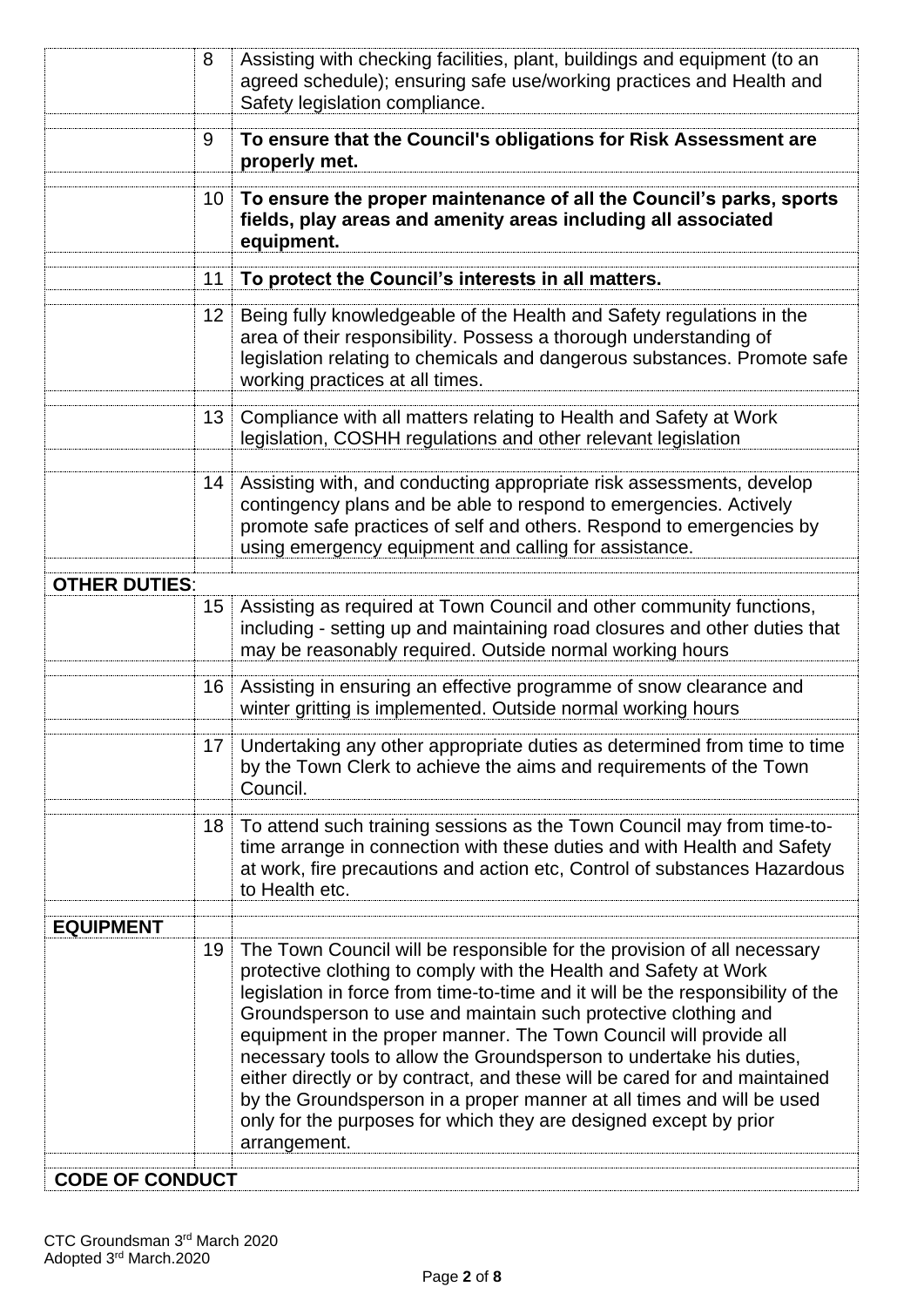|  | 20 The Groundsperson will be required to abide by any National Code of<br>Conduct for Local Government Employees that may be adopted by the<br>Council and shall at all times act in a manner such as will not bring<br>disrepute or criticism upon the Council. |
|--|------------------------------------------------------------------------------------------------------------------------------------------------------------------------------------------------------------------------------------------------------------------|
|  | 21 To conduct yourself in accordance with the Town Council's Equal<br><b>Opportunities Policy.</b>                                                                                                                                                               |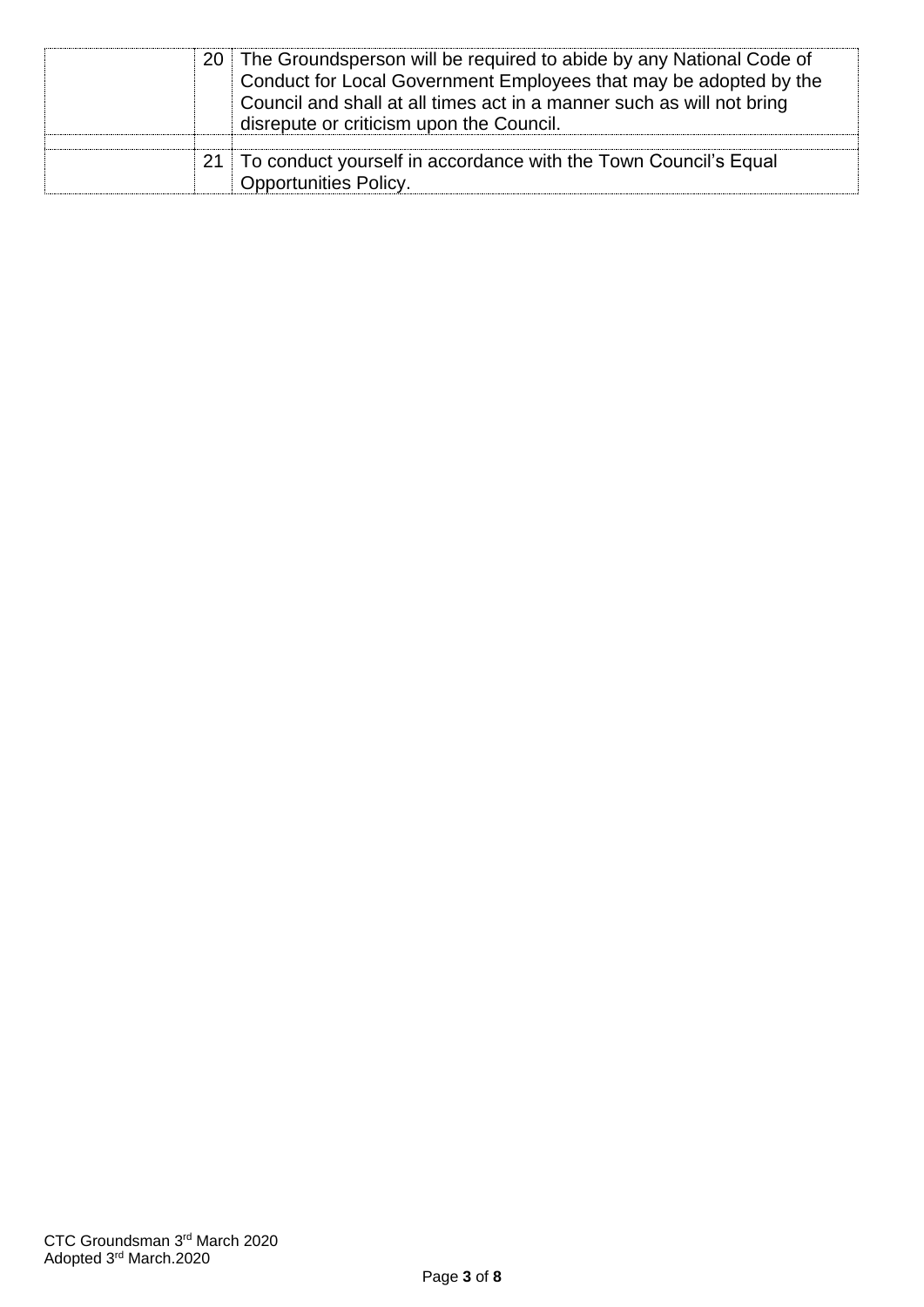#### **Maintenance of the following areas:**

- Village Greens at:
	- Great Cambourne
	- Lower Cambourne
	- Upper Cambourne
- The play areas and equipment within Cambourne including:
	- **Great Cambourne Village Green Play Area**
	- **E** Lower Cambourne Village Green Play Area
	- Upper Cambourne Village Green Play Area
	- Eco Park kick about area
	- **Great Cambourne Cricket Pitch Play Area**
	- Skateboard Park
	- Informal MUGA
- Buildings including their car parks, grass areas and flowerbeds thereon:
	- The Hub Community Centre
	- Cambourne Town Office
	- Sports Pavilion
	- Lower Cambourne Cricket Pavilion
	- Great Cambourne Cricket Pavilion
	- Cambourne Sports Pavilion
	- Bowls Pavilion
	- Blue School
	- Cambourne Youth Building
- Sports Facilities including:
	- 3g ATP
	- Tennis Courts
	- MUGA
	- Bowing Green
	- Sports Pitches
	- Lower Cambourne Cricket Square and their outfield (county standard).
	- Great Cambourne Cricket Square and their outfield (county standard)
- Other Areas
	- Eastern Valley Country Park
	- Burial ground on the High Street.
	- **■** Upper Cambourne Village Green Car Park.
	- Ponds and lakes.
	- **•** Drainage ditches (keeping free flowing)
	- **•** Green ways (inc. some managed for wildlife)
	- Brace Dean allotments.
	- Crow Hill allotments.
	- LAP's, POS's and open spaces the Town Council maintains under an agency basis (contract) verges, undeveloped land, schools and it becomes more and more every year and not just maintenance it can also include getting land ready for adoption, felling trees and spraying
- All other land and buildings that come into the Town Councils ownership/responsibility.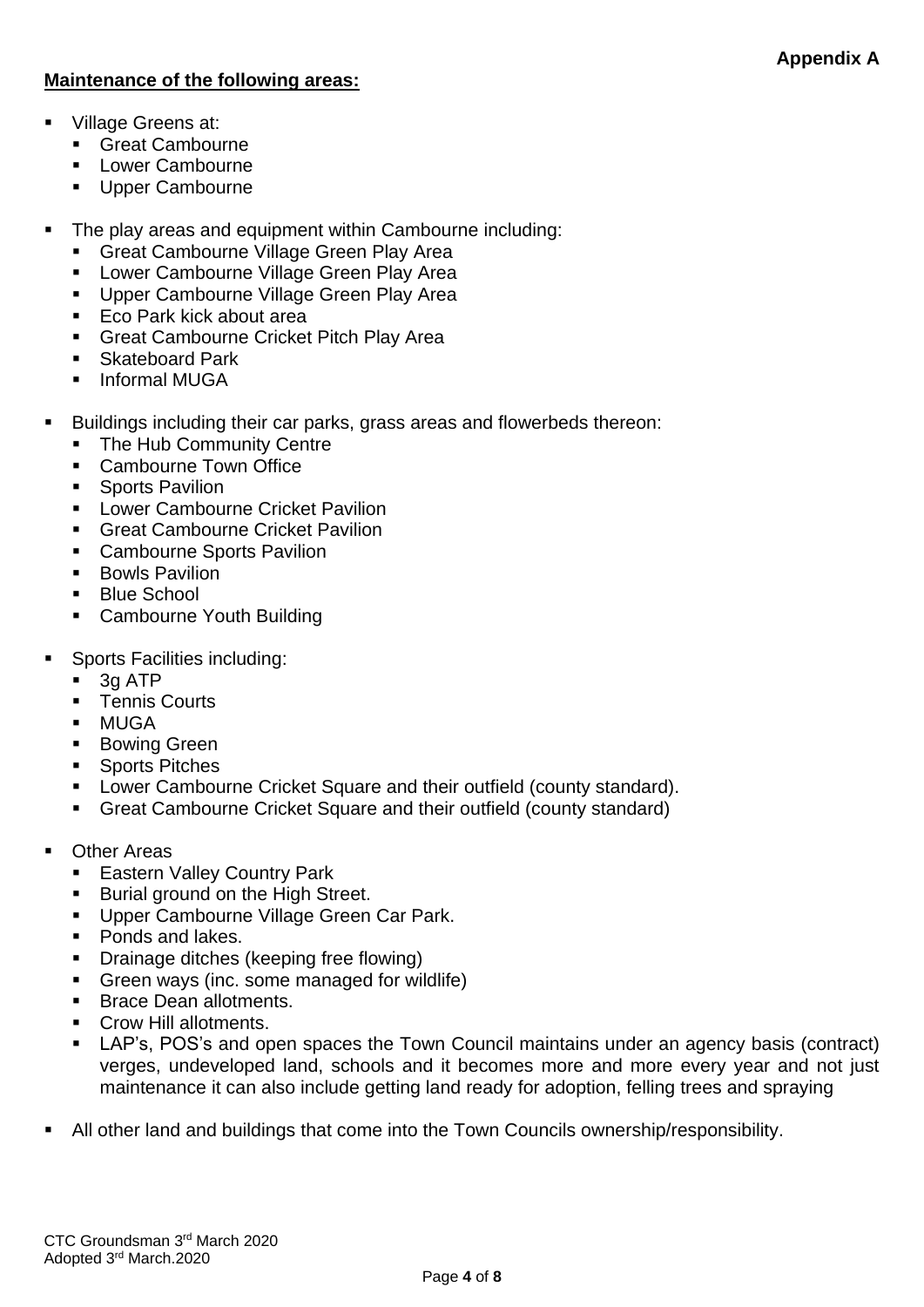#### **TO ALL GROUND STAFF JOB DESCRIPTIONS**

Below are examples of the type of tasks ground staff are expected to undertake, this is not an exhaustive list and will be added to/removed from as required.

- a) Maintain, improve and create sports pitches and all other land as directed.
- b) Digging by spade or by fork or other suitable implements including hoeing and weeding by hand or implement or spraying or any necessary machinery.
- c) Spraying pesticides, chemicals, etc.
- d) Hedge and verge cutting.
- e) Planting out from pots or trays to flower beds and hanging baskets and maintaining.
- *f)* Tree planting including the necessary staking and tying and maintaining.
- g) Clear allotments and make good for re-allocation
- h) Periodically arranging/taking soil samples.
- i) Maintaining any ponds and drainage ditches.
- j) Grass cutting, either by hand-held implements or ride on machinery.
- k) Inspecting trees, reporting to Town Clerk and felling and removing dead trees.
- l) Maintaining seats and benches.
- m) Inspecting play equipment and safety surfaces at the Town Councils playgrounds throughout the Town 3 times a week April to September and once a week October to March and maintaining them in a safe and satisfactory condition and reporting any unrepairable faults to the Head Groundsperson. Install new play equipment
- n) Periodically inspecting the benches within Town Council ownership, reporting any defects to the Town Clerk and regularly decorating and maintaining seats and fitting new ones
- o) Inspecting and ensuring that life belts are in position at the ponds under the responsibility of the Town Council and reporting any losses/faults to the Head Groundsperson.
- p) The regular collection and disposal of any litter left on the Town Councils land or contract areas.
- q) The collection and disposal of items of rubbish from litter bins on areas within the Town Councils control and the repair and maintenance of such bins and fitting new ones
- r) To fit and maintain dog bins and to empty them weekly or as needed
- s) Undertaking basic repairs and maintenance to Town Council capital assets including those listed in Appendix A.
- t) From time to time build sheds, lay paths, install football pitches, install pond dipping platforms, create burial grounds, put up Christmas lights
- u) Creation, repair and maintenance of walls, fences and hard standings in the control of the Council*.*
- v) Install and remove Christmas lights
- w) Winter gritting and snow ploughing paths and carparks when needed
- x) Remove and shred Christmas trees including those left in the collection compound.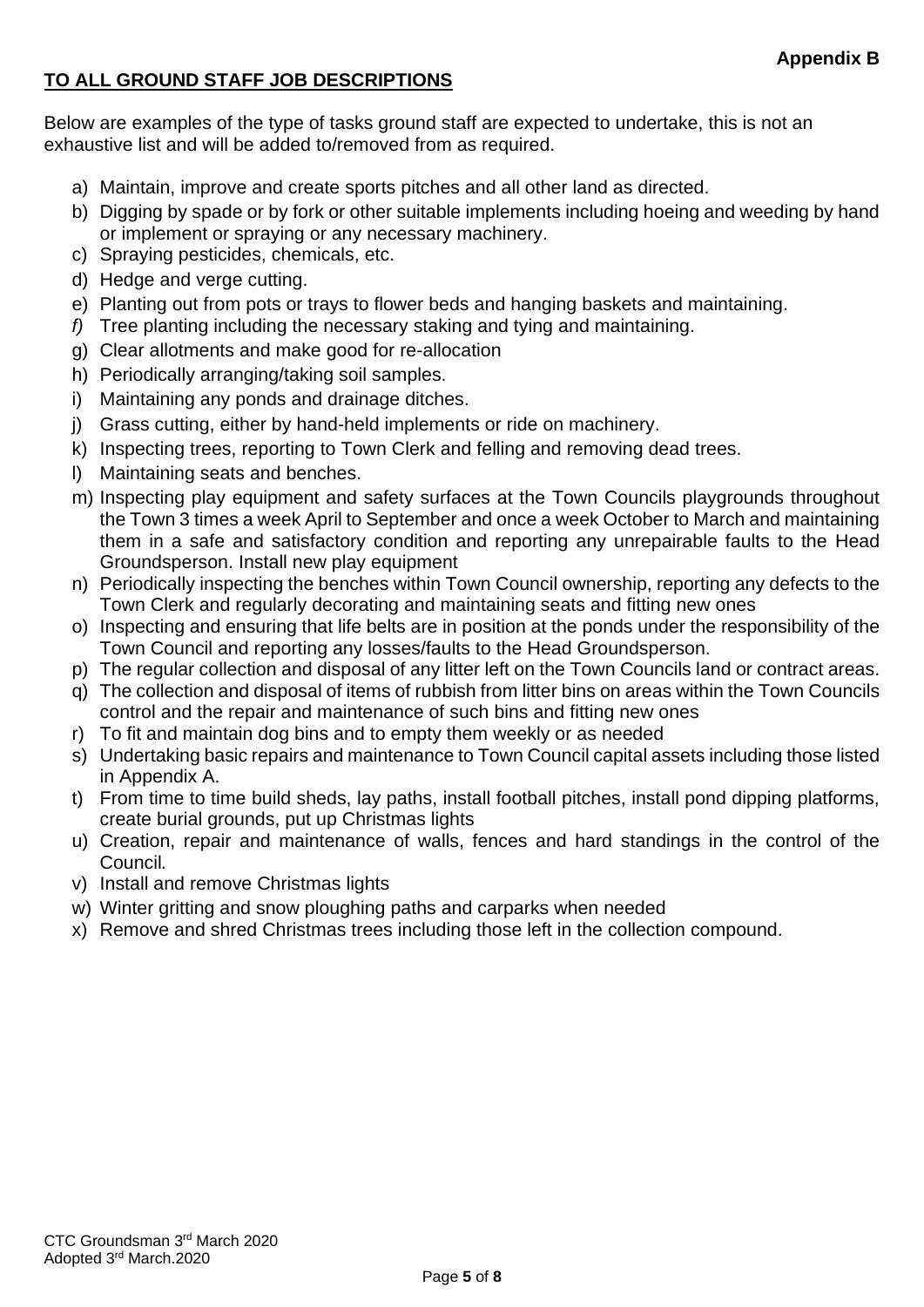

CAMBOURNE Town COUNCIL

District of South Cambridgeshire

## **PERSON SPECIFICATION**

Applicants should have the following: (E: essential, D: desirable)

- 1 A full driving licence (E)
- 2 Working or willing to work towards National/Scottish Vocational Qualifications Level 2 Sports Turf Maintenance (D) and experience in grounds maintenance work (E)
- 3 Have achieved GCSE level D or higher in English and Maths.
- 4 Demonstrable experience in at least one building trade (E).
- 5 The ability to regulate workload, be self-administrating and able to work on own initiative (E)
- 6 Experience in the use of equipment such as mowers and other power tools (E)
- 7 The ability to relate to and work well with colleagues and to respond to a changing environment. This might involve the need to undertake/assist with the work of other team members during periods of absence (E)
- 8 A sound knowledge of Health and Safety issues related to grounds maintenance work (E)
- 9 Sound interpersonal skills, including the ability to communicate orally and in writing effectively and sensitively with other staff, elected members, other authorities or bodies and members of the public (E)
- 10 The ability to work to deadlines and to plan work efficiently under pressure (D)
- 11 The ability to work both outdoors and indoors in a variety of circumstances (E)
- 12 The ability to work out of Hours when required (E).
- 13 The ability to assimilate information clearly and concisely and to maintain meticulous records (D)
- 14 The ability to relate well to colleagues and to respond to a changing environment (E).
- 15 A proven record of good attendance and low un-certificated sickness (E).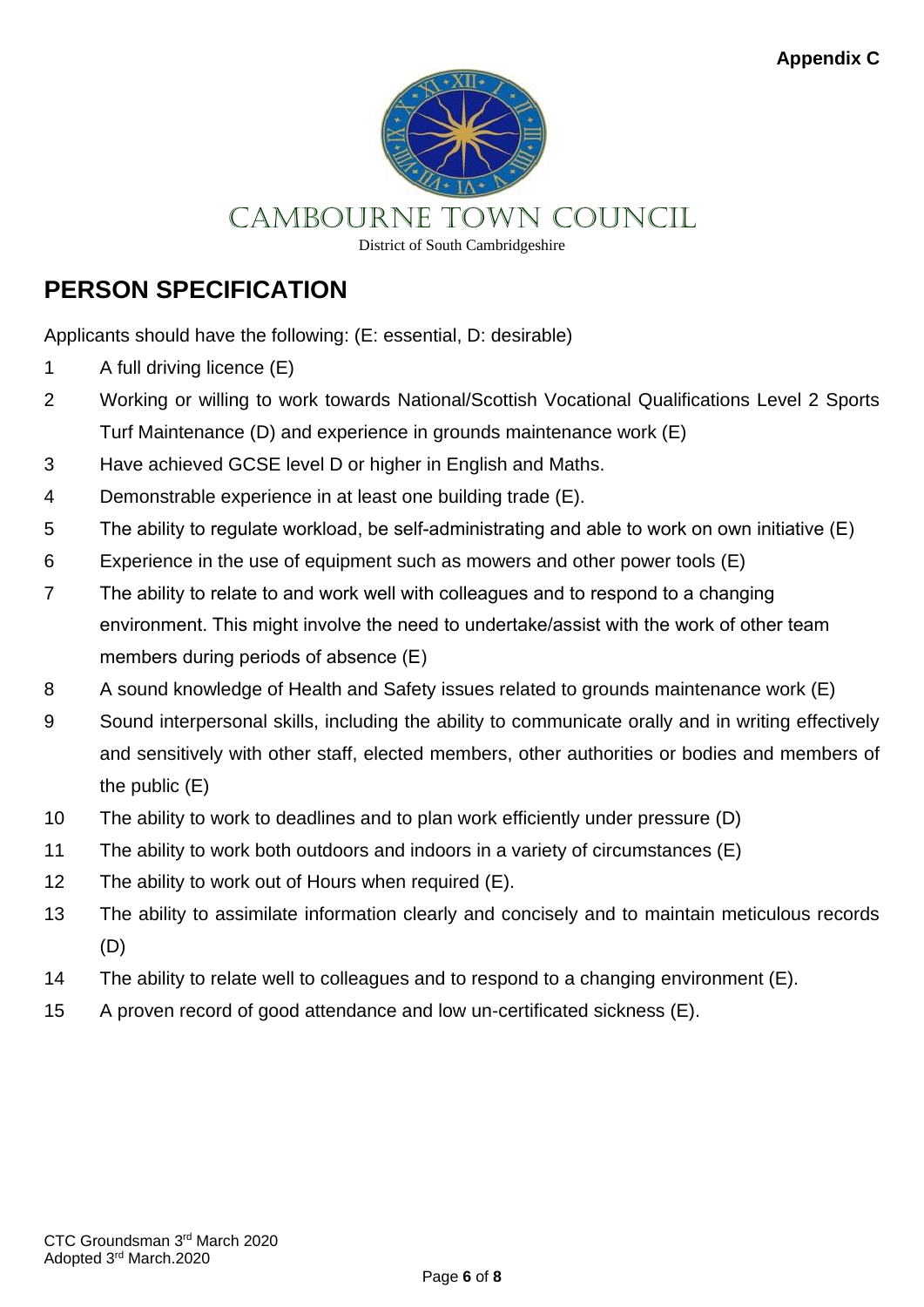

## CAMBOURNE PARISH COUNCIL

District of South Cambridgeshire

### **Mission Statement**

Cambourne Town Council will work with its residents and partners to make Cambourne a great place to live; providing an inclusive, accessible and sustainable environment; supporting and enhancing the local economy and continually reviewing and reducing its carbon footprint.

### **Objectives**

- To develop a Council equipped for sustainable growth,
- Putting our residents at the centre of everything we do,
- To recognise, acknowledge and support the benefits brought by the diversity of our Community,
- To build a cohesive, inclusive community,
- To be a friend to the environment,
- To promote the reduction of the carbon footprint of Cambourne
- To maintain, enhance and promote the use of Open Spaces, Footpaths, Cycle Routes, Playgrounds and Country Parks to develop the health and social wellbeing of residents,
- To continue to develop good relationships and partnerships with local authorities, public bodies, and the private and voluntary sectors.

Cambourne Town Council Mission Statement Adopted 3rd November 2020

.